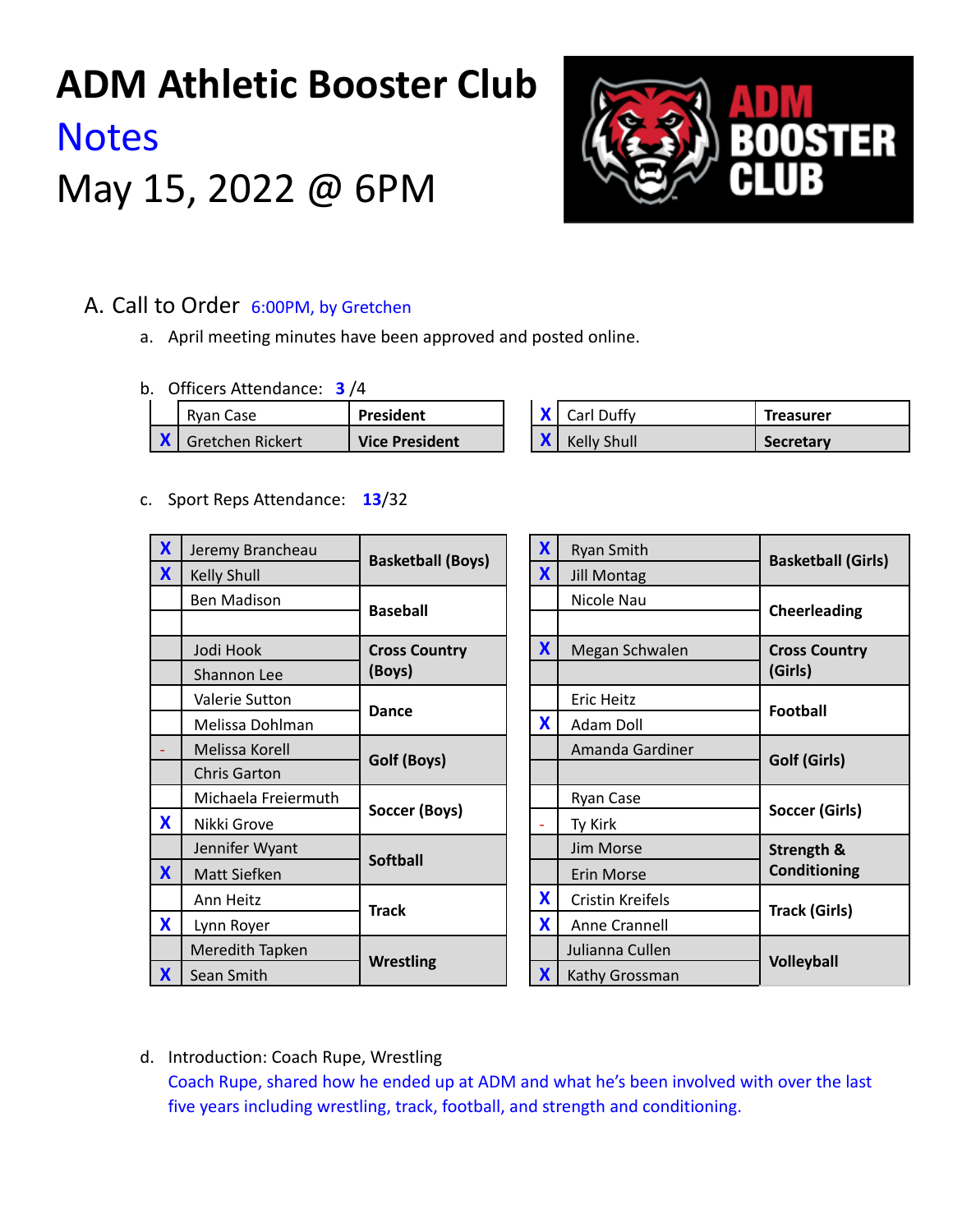# B. Committee Reports

## a. **Athletics Report** – Rod Wiebers, Activities Director

Spring sports are wrapping up. ADM hosted the state qualifying track meet last week. Both our boys and girls teams will be very well represented at state! Golf teams will be competing in their district meets next week, and soccer teams are starting regional play.

Summer sports officially have started. The first mega-night with ADM hosting both baseball and softball games is on May 23rd.

Over 300 volunteers were needed to host home track meets this year. Thank You to everyone for their support, it was very successful.

## b. **Financial Update** - Carl Duffy

There is over \$30,000 in unpaid coaches requests from last fall remaining. Carl will be working with Rod to get these cleaned up, preferably by the end of the school year.

## c. **Apparel** - Gretchen Rickert

Apparel from our last order with Elite has been delivered. Our trial with a different company was not as successful as hoped, and profits were about half previous orders. Planning on doing an order with Decker again this summer. In general, the industry is still facing inventory shortages.

d. **Business Membership Update** - Ryan Case Gretchen noted she's received inquiries for golf tournament hole sponsorships. She will be following up on these.

## C. New Items / Open Discussion

- a. **Softball project Update** Ryan Smith New speakers have been installed and sound good! Price came in about \$1,000 less than originally thought. Thankful for Booster Club and Rod's support of this project.
- b. **2022 Golf Tournament** June 17th (Gretchen) River Valley requires we move start time up to 8 AM. 18 Teams signed up so far, we have room for 36. Committee to meet this week to finalize prizes and entry gifts. Watch for volunteer sign up in your email.